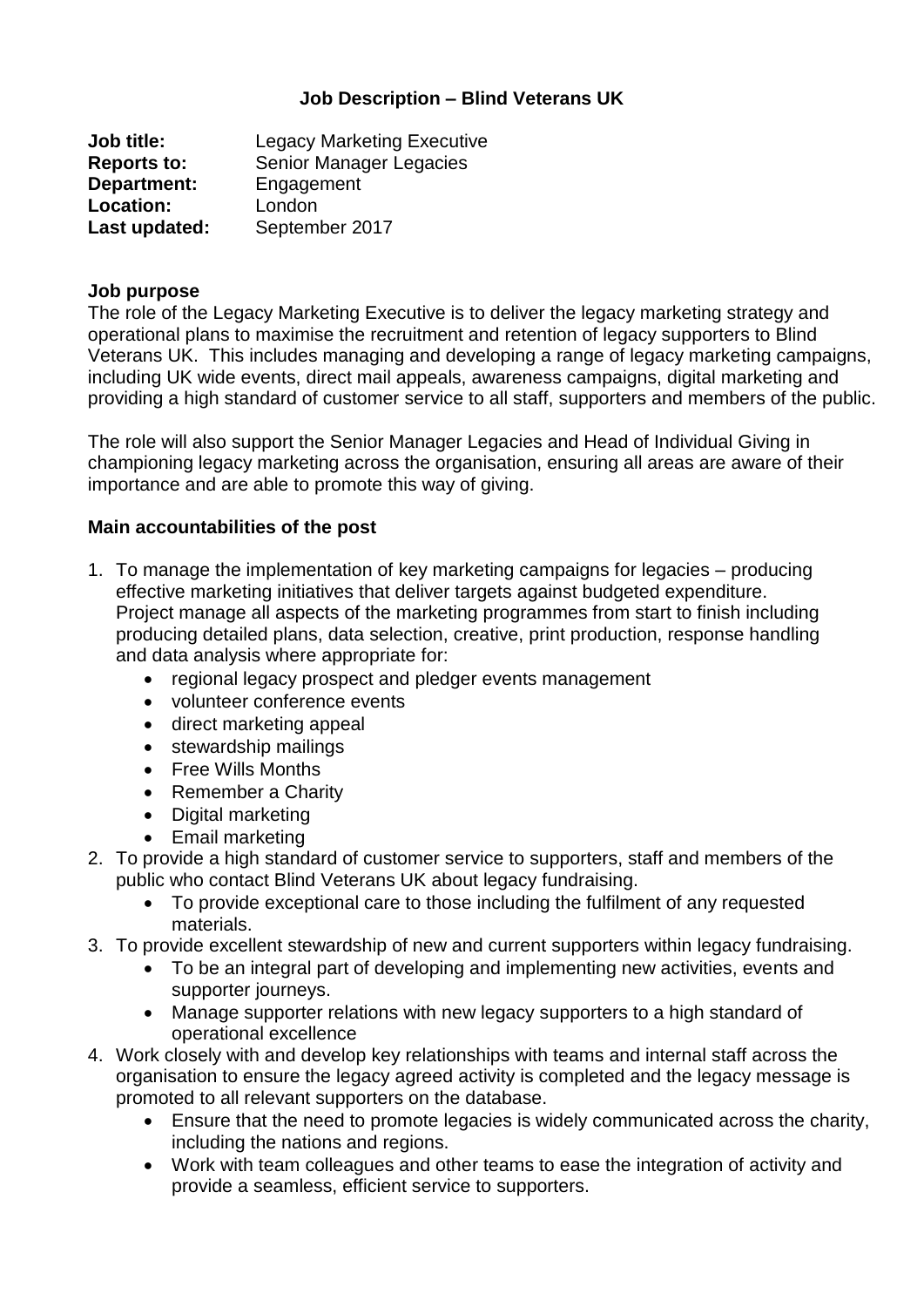- To actively promote legacies in an enthusiastic manner to increase legacy conversations particularly in central and regional offices. To regularly meet with teams, complete innovation reviews and researching to introduce new ideas on promoting legacies.
- 5. To work with the Analysis and Insight Manager to provide regular reporting on all activity for legacy fundraising. Ensure learning, risk management and informed investment by conducting thorough initiative and trend analysis and evaluation
- 6. Providing briefing documents to the Insight & Supporter Services teams as well as the external rota of fulfilment agencies.
- 7. Monitor campaign budgets and facilitate supplier invoice checking and payment.
- 8. Be compliant with regulatory changes and adhere to the internal compliance sign-off framework.

## **Additional responsibilities**

- Attend in-house and relevant external training courses, as agreed with line manager.
- Ensure GDPR & Fundraising Regulator compliance across all direct marketing activity.
- Ensure that all activity helps to build the brand and is at all times brand compliant.
- Undertake any reasonable tasks from time to time at the line manager's request, as may be deemed appropriate within the scope of the post.

## **Autonomy and decision making**

The post requires ability to work unsupervised and take initiative where necessary.

The post holder is expected to make professional decisions on a daily basis, including evaluating fundraising proposals and ensuring that the message conveyed in the direct marketing mailings is consistent with the broader charity mission.

The post holder is expected to make some operational judgements relating to direct marketing campaigns and/or legacy events without reference to others. These will include briefing agencies, suppliers and team members about the forthcoming campaigns, producing campaign results. In addition, the post holder will occasionally be in a position to make judgements on expenditure in accordance with the budgetary figures.

## **Communications**

Regular communication with Insights Team, Brand, Events and Relationships teams regarding fundraising campaigns. Frequent communication with Community and Rehabilitation staff, and Archives service regarding case studies for campaigns.

The post communicates on a regular basis with creative agencies, print and data suppliers, a response handling agency and consultants regarding direct marketing campaign requirements and with Supporters and the general public through the campaigns.

Frequent communication with members and with other relevant organisations regarding case studies to be used in campaigns.

## **Work context**

1. The post operates within a busy Engagement Department.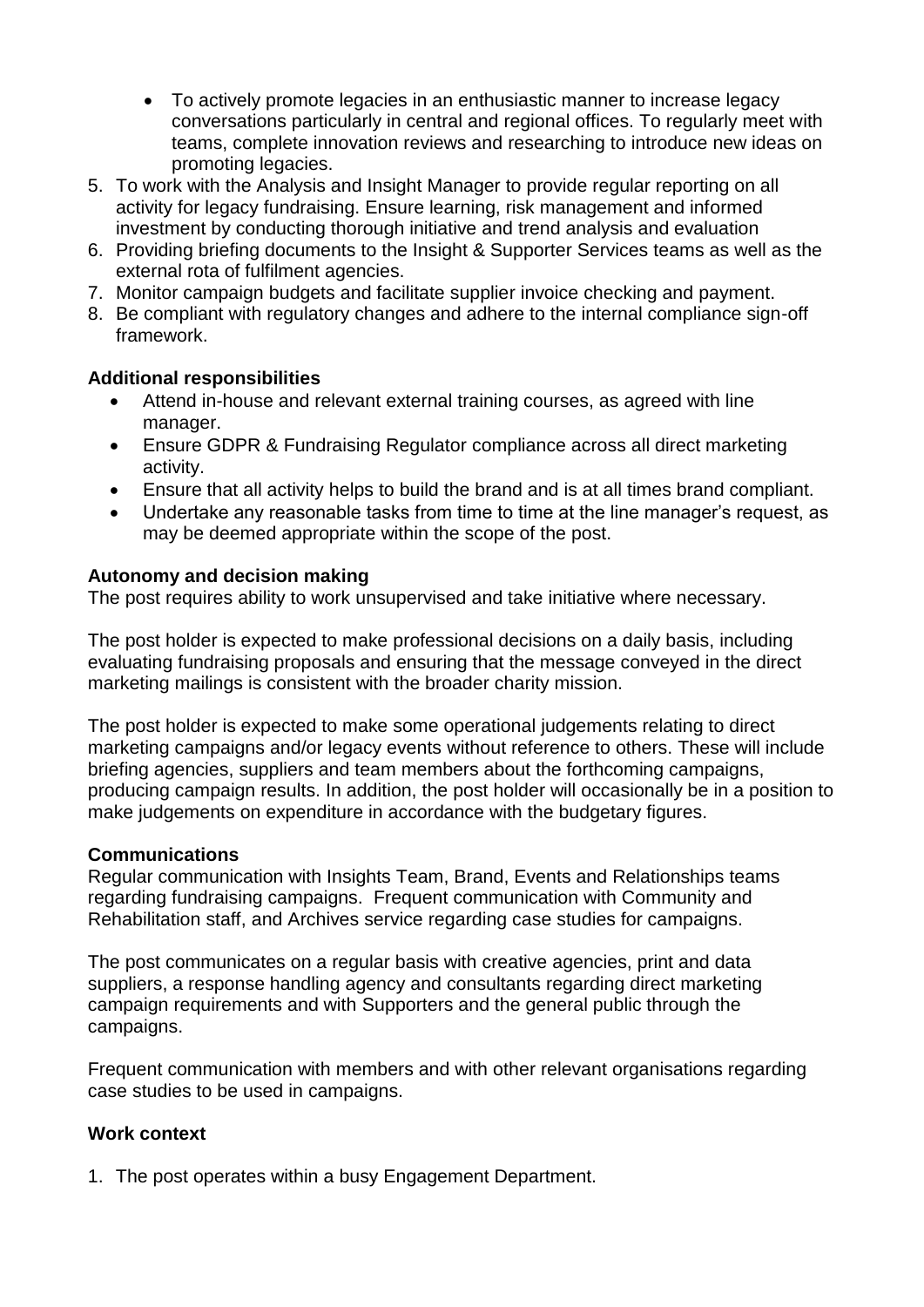- 2. Primarily office based, there are occasional requirements to visit other Charity and third party sites, sometimes requiring national travel and overnight stays.
- 3. There are high levels of integration between fundraising teams and the post has to liaise with other teams on a daily basis to deliver strong fundraising propositions.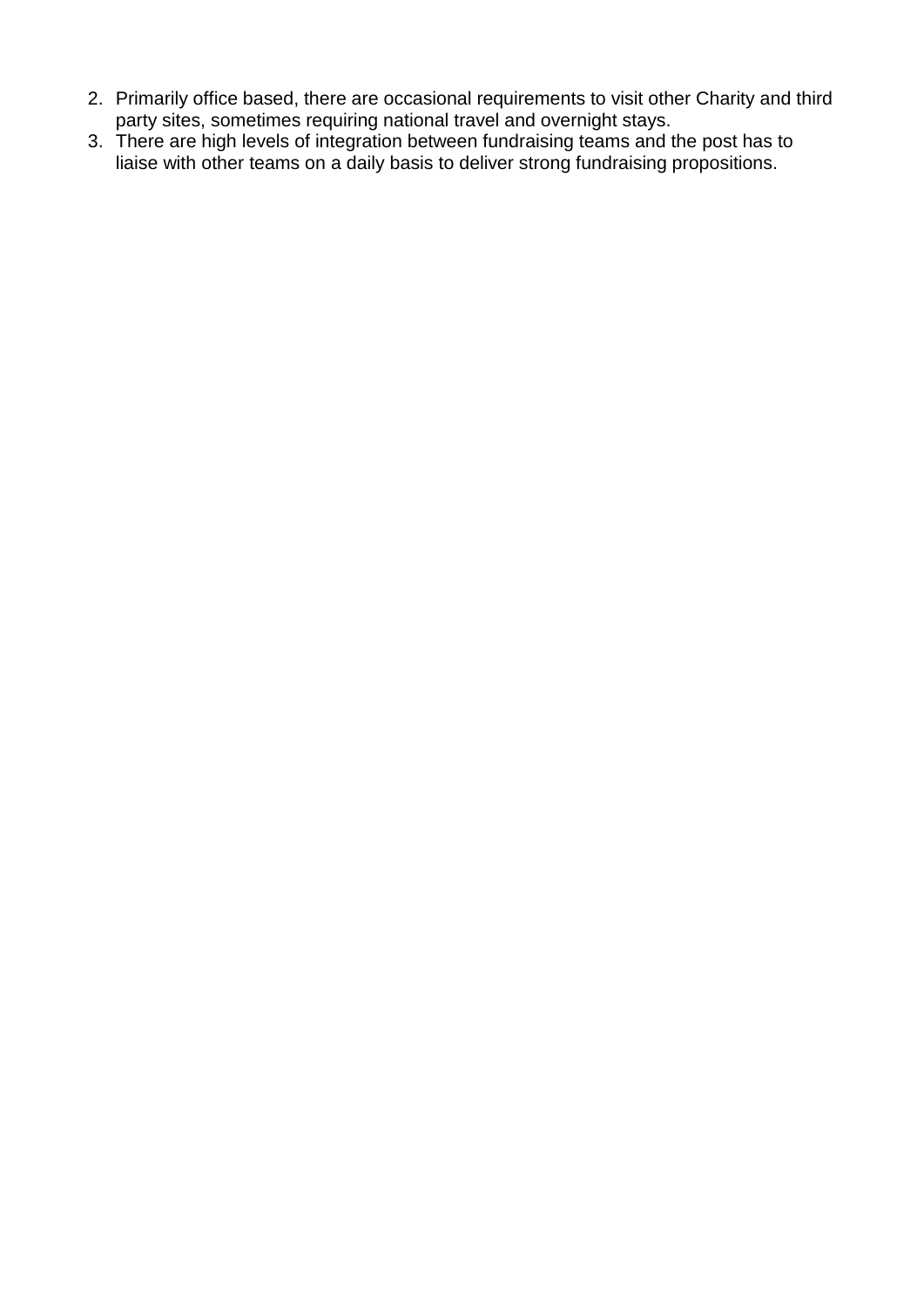# **Person Specification**

|                              | <b>Essential</b>                                                                                                                                                                                                                                                                                                                                                                                                                                                                                                                                                                                                                                                                                                                | <b>Desirable</b>                                                                                                                                                                                                                                                                                                                                         |
|------------------------------|---------------------------------------------------------------------------------------------------------------------------------------------------------------------------------------------------------------------------------------------------------------------------------------------------------------------------------------------------------------------------------------------------------------------------------------------------------------------------------------------------------------------------------------------------------------------------------------------------------------------------------------------------------------------------------------------------------------------------------|----------------------------------------------------------------------------------------------------------------------------------------------------------------------------------------------------------------------------------------------------------------------------------------------------------------------------------------------------------|
| Knowledge                    | Supporter retention and development<br>$\bullet$<br>Direct marketing theory and practice<br>$\bullet$<br><b>Fundraising practice</b><br>$\bullet$<br>Working knowledge and understanding of GDPR<br>$\bullet$<br>regulations<br>Knowledge of how to analyse results to assess<br>$\bullet$<br>campaign performance                                                                                                                                                                                                                                                                                                                                                                                                              | Direct marketing theory<br>$\bullet$<br>and practice.<br>Development of<br>$\bullet$<br>supporter journeys                                                                                                                                                                                                                                               |
| <b>Skills</b>                | Excellent level of IT literacy – competent working<br>$\bullet$<br>knowledge of MS Office<br>Excellent interpersonal and communication skills.<br>$\bullet$<br>Excellent time management, multi-tasking and<br>$\bullet$<br>ability to cope with tight schedules<br>Problem solving ability – identify and resolve<br>$\bullet$<br>Ability to manage relationships with external<br>agencies and suppliers.<br>Multi-tasking<br>$\bullet$<br>Excellent proof reading skills with an attention to<br>$\bullet$<br>detail<br>Proven ability to engage colleagues on a day to day<br>$\bullet$<br>basis, contributing to a culture of 'one organisation,<br>one team' to become a Blind Veterans UK brand<br>ambassador.           |                                                                                                                                                                                                                                                                                                                                                          |
| <b>Qualifications</b>        | Degree in relevant discipline or equivalent relevant<br>$\bullet$<br>vocational experience.                                                                                                                                                                                                                                                                                                                                                                                                                                                                                                                                                                                                                                     | A direct marketing<br>$\bullet$<br>qualification<br>Member of the Institute<br>$\bullet$<br>of Fundraising                                                                                                                                                                                                                                               |
| <b>Experience</b>            | Relevant experience in a customer facing or<br>$\bullet$<br>administrative role, ideally within the voluntary sector $\bullet$<br>working in a fundraising or Individual Giving function<br>Experience of managing logistics for events<br>Experience of project managing direct mail campaign •<br>Experience of working with relational databases<br>٠<br>Experience of working in a customer focused<br>environment and a commitment to high standards of<br>service delivery and customer care.<br>Experience of working in a team and delivering<br>$\bullet$<br>successful results.<br>Proven experience of campaign management<br>$\bullet$<br>including sourcing, managing, negotiating and<br>liaising with suppliers. | Experience of working<br>on charity direct<br>marketing<br>Experience of working<br>in legacy marketing<br>Understanding of<br>$\bullet$<br>Fundraising Code of<br>Conduct<br>Experience of<br>$\bullet$<br>developing a direct<br>marketing strategy or<br>operational plans<br>including setting and<br>controlling income and<br>expenditure budgets. |
| <b>Personal</b><br>qualities | Well-developed level of emotional intelligence<br>$\bullet$<br>Excellent attention to detail<br>$\bullet$<br>Hard working, tenacious, determined<br>٠<br>Drive, motivation, flexibility & enthusiasm<br>$\bullet$<br>Champion of supporter centricity<br>$\bullet$                                                                                                                                                                                                                                                                                                                                                                                                                                                              |                                                                                                                                                                                                                                                                                                                                                          |